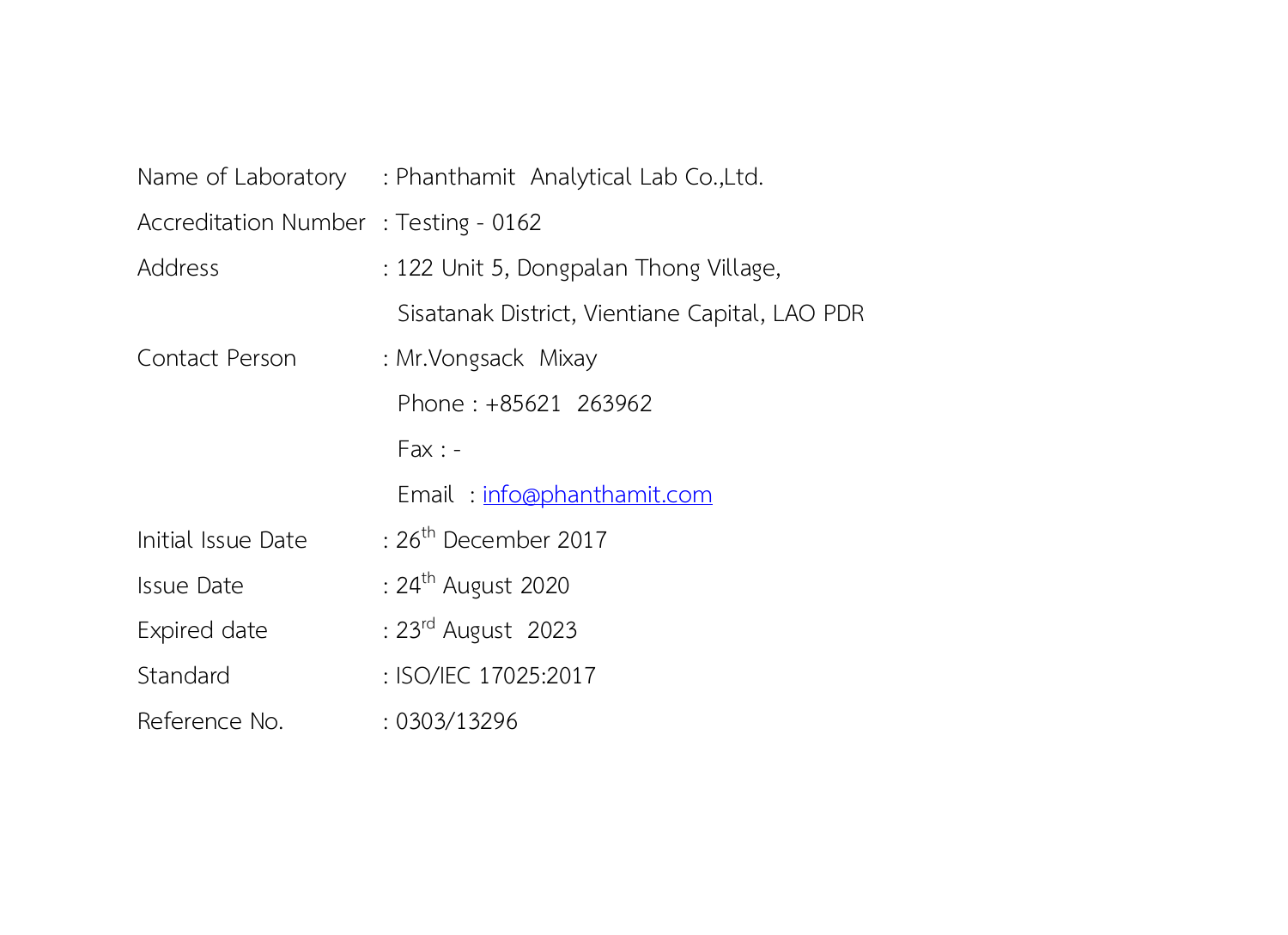| Laboratory Name   |                      | : Phanthamit Analytical Lab Co.,Ltd.           |                          |                                         |  |
|-------------------|----------------------|------------------------------------------------|--------------------------|-----------------------------------------|--|
| Address           |                      | : 122 Unit 5, Dongpalan Thong Village,         |                          |                                         |  |
|                   |                      | Sisatanak District, Vientiane Capital, LAO PDR |                          |                                         |  |
|                   | Accreditation Number | : Testing - 0162                               |                          |                                         |  |
| Laboratory Status |                      | $\cdot$ $\blacksquare$ Permanent               | $\Box$ Site<br>Temporary | $\Box$ Mobile                           |  |
| Item              | Test Material /      |                                                | Test Item /              | Test Method /                           |  |
| Number            | Product              |                                                | Range of Testing         | Technique Used                          |  |
| 1                 | Water                |                                                | - COD                    | Standard Methods for the Examination    |  |
|                   |                      |                                                | 40 mg/L to 400 mg/L      | of Water and Wastewater, APHA,          |  |
|                   |                      |                                                |                          | AWWA & WEF, 23 <sup>rd</sup> ed., 2017, |  |
|                   |                      |                                                |                          | part 5220 C                             |  |
|                   |                      |                                                |                          |                                         |  |
|                   |                      |                                                | - Total suspended solids | Standard Methods for the Examination    |  |
|                   |                      |                                                | at 103 °C to 105 °C      | of Water and Wastewater, APHA,          |  |
|                   |                      |                                                | 2.5 mg/L to 2 000 mg/L   | AWWA & WEF, 23 <sup>rd</sup> ed., 2017, |  |
|                   |                      |                                                |                          | part 2540 D                             |  |
|                   |                      |                                                |                          |                                         |  |
|                   |                      |                                                | - Total dissolved solids | Standard Methods for the Examination    |  |
|                   |                      |                                                | at 180 °C                | of Water and Wastewater, APHA,          |  |
|                   |                      |                                                | 25 mg/L to 10 000 mg/L   | AWWA & WEF, 23 <sup>rd</sup> ed., 2017, |  |
|                   |                      |                                                |                          | part 2540 C                             |  |
|                   |                      |                                                |                          |                                         |  |
|                   |                      |                                                |                          |                                         |  |

Initial Issue Date 26<sup>th</sup> December 2017 **Initial Issue Number 3**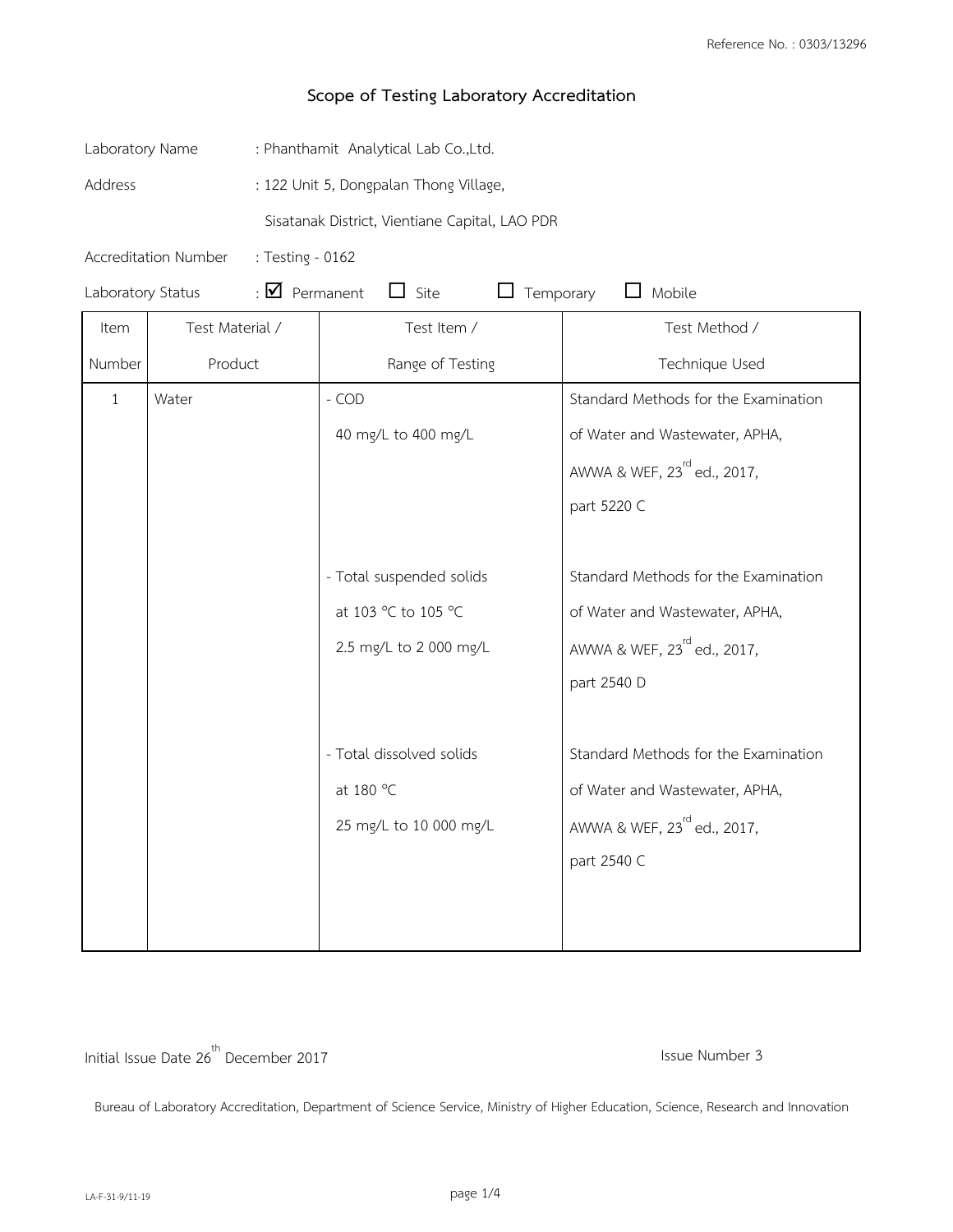| Laboratory Name                                                                                  |                                          | : Phanthamit Analytical Lab Co.,Ltd.           |                                               |  |  |
|--------------------------------------------------------------------------------------------------|------------------------------------------|------------------------------------------------|-----------------------------------------------|--|--|
| Address                                                                                          |                                          | : 122 Unit 5, Dongpalan Thong Village,         |                                               |  |  |
|                                                                                                  |                                          | Sisatanak District, Vientiane Capital, LAO PDR |                                               |  |  |
|                                                                                                  | Accreditation Number<br>: Testing - 0162 |                                                |                                               |  |  |
| $\cdot$ $\blacksquare$ Permanent<br>$\Box$ Site<br>Temporary<br>Mobile<br>Laboratory Status<br>ப |                                          |                                                |                                               |  |  |
| Item                                                                                             | Test Material /                          | Test Item /                                    | Test Method /                                 |  |  |
| Number                                                                                           | Product                                  | Range of Testing                               | Technique Used                                |  |  |
| $\mathbf{1}$                                                                                     | Water                                    | - Total Hardness                               | In - house method : SOP-LAB-013               |  |  |
| (cont.)                                                                                          |                                          | 10 mg/L to 500 mg/L                            | based on Standard Methods for the             |  |  |
|                                                                                                  |                                          |                                                | Examination of Water and Wastewater,          |  |  |
|                                                                                                  |                                          |                                                | APHA, AWWA & WEF, 23 <sup>rd</sup> ed., 2017, |  |  |
|                                                                                                  |                                          |                                                | part 2340 C                                   |  |  |
|                                                                                                  |                                          |                                                |                                               |  |  |
|                                                                                                  |                                          | - Chloride                                     | In - house method : SOP-LAB-013               |  |  |
|                                                                                                  |                                          | 3.0 mg/L to 100 mg/L                           | based on Standard Methods for the             |  |  |
|                                                                                                  |                                          |                                                | Examination of Water and Wastewater,          |  |  |
|                                                                                                  |                                          |                                                | APHA, AWWA & WEF, 23 <sup>rd</sup> ed., 2017, |  |  |
|                                                                                                  |                                          |                                                | part 4500-Cl B                                |  |  |
|                                                                                                  |                                          |                                                |                                               |  |  |
| 2                                                                                                | Wastewater                               | - COD                                          | Standard Methods for the Examination          |  |  |
|                                                                                                  |                                          | 40 mg/L to 400 mg/L                            | of Water and Wastewater, APHA,                |  |  |
|                                                                                                  |                                          |                                                | AWWA & WEF, 23 <sup>rd</sup> ed., 2017,       |  |  |
|                                                                                                  |                                          |                                                | part 5220 C                                   |  |  |
|                                                                                                  |                                          |                                                |                                               |  |  |

Initial Issue Date 26<sup>th</sup> December 2017 **Issue Number 3** Issue Number 3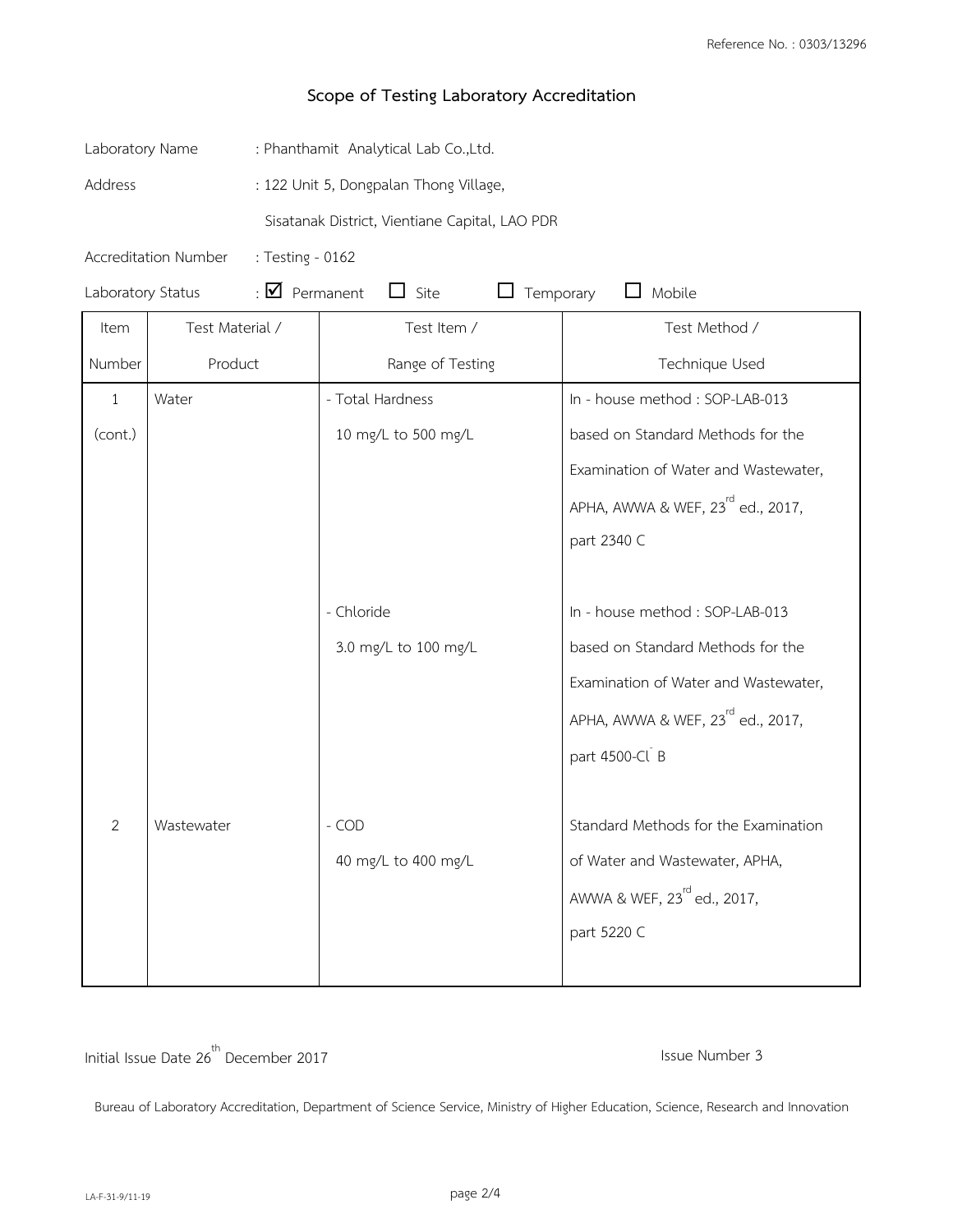| Laboratory Name                                 |                                          | : Phanthamit Analytical Lab Co.,Ltd.           |                               |                                               |  |
|-------------------------------------------------|------------------------------------------|------------------------------------------------|-------------------------------|-----------------------------------------------|--|
| Address                                         |                                          | : 122 Unit 5, Dongpalan Thong Village,         |                               |                                               |  |
|                                                 |                                          | Sisatanak District, Vientiane Capital, LAO PDR |                               |                                               |  |
|                                                 | Accreditation Number<br>: Testing - 0162 |                                                |                               |                                               |  |
| : $\blacksquare$ Permanent<br>Laboratory Status |                                          |                                                | $\Box$ Site<br>Temporary<br>ப | $\Box$ Mobile                                 |  |
| Item                                            | Test Material /                          |                                                | Test Item /                   | Test Method /                                 |  |
| Number                                          | Product                                  |                                                | Range of Testing              | Technique Used                                |  |
| $\overline{2}$                                  | Wastewater                               |                                                | - Total suspended solids      | Standard Methods for the Examination          |  |
| (cont.)                                         |                                          |                                                | at 103 °C to 105 °C           | of Water and Wastewater, APHA,                |  |
|                                                 |                                          |                                                | 2.5 mg/L to 2 000 mg/L        | AWWA & WEF, 23 <sup>rd</sup> ed., 2017,       |  |
|                                                 |                                          |                                                |                               | part 2540 D                                   |  |
|                                                 |                                          |                                                |                               |                                               |  |
|                                                 |                                          |                                                | - Total dissolved solids      | Standard Methods for the Examination          |  |
|                                                 |                                          |                                                | at 180 °C                     | of Water and Wastewater, APHA,                |  |
|                                                 |                                          |                                                | 25 mg/L to 10 000 mg/L        | AWWA & WEF, 23 <sup>rd</sup> ed., 2017,       |  |
|                                                 |                                          |                                                |                               | part 2540 C                                   |  |
|                                                 |                                          |                                                |                               |                                               |  |
|                                                 |                                          |                                                | - Total Hardness              | In - house method : SOP-LAB-013               |  |
|                                                 |                                          |                                                | 10 mg/L to 500 mg/L           | based on Standard Methods for the             |  |
|                                                 |                                          |                                                |                               | Examination of Water and Wastewater,          |  |
|                                                 |                                          |                                                |                               | APHA, AWWA & WEF, 23 <sup>rd</sup> ed., 2017, |  |
|                                                 |                                          |                                                |                               | part 2340 C                                   |  |
|                                                 |                                          |                                                |                               |                                               |  |
|                                                 |                                          |                                                |                               |                                               |  |

Initial Issue Date 26<sup>th</sup> December 2017 **Issue Number 3** Issue Number 3